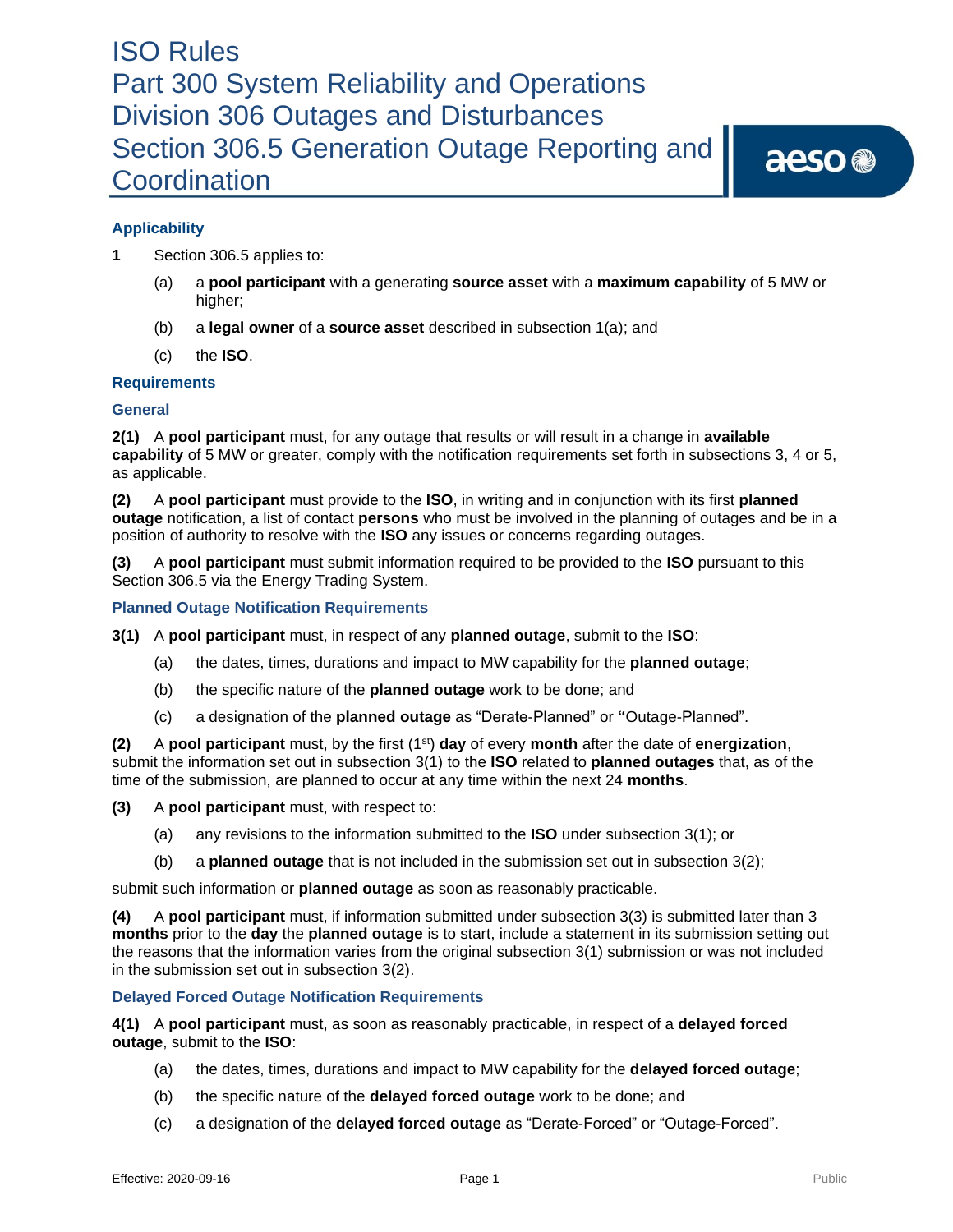**(2)** A **pool participant** must also, as soon as reasonably practicable, in respect of a **delayed forced outage** for which the **pool participant** has less than 24 hours between the time of discovering the circumstances requiring the **delayed forced outage** and the time of commencing the **delayed forced outage**, contact the **ISO** by telephone, on a telephone number that the **ISO** designates, which must contain a voice recording system.

### **Automatic Forced Outage Notification Requirements**

**5** A **pool participant** must, as soon as reasonably practicable, submit **automatic forced outage** information as follows:

- (a) through contacting the **ISO** by telephone, on a telephone number that the **ISO** designates, which must contain a voice recording system; and
- (b) submit a designation of the **automatic forced outage** as "Derate-Forced" or "Outage-Forced".

### **Authority to Issue an Outage Cancellation Directive**

- **6(1)** The **ISO** may, if after:
	- (a) completing the assessments and procedures set out in subsections 7(2) through 7(6) the **ISO**  determines that there remains:
		- (i) an immediate need on a short term basis for services provided by certain **source assets** to maintain the necessary level of **reliability** or **adequacy**, as the case may be; and
		- (ii) a high probability that the situation will not be alleviated in a voluntary manner:
			- (A) by any **pool participants** amending or revising outage plans; or
			- (B) through the ordinary course operation of the market; and
	- (b) taking into account the factors set out in subsection 7(7) below,

issue a **directive** to cancel any 1 or more of a **planned outage** or a **delayed forced outage**.

**(2)** The **ISO** must not issue a **directive** canceling an outage without the authorization of the Chief Executive Officer of the **ISO** or his designee.

### **Outage Cancellation Procedure**

**7(1)** The **ISO** must, prior to issuing a **directive** canceling an outage, comply with the procedures set out in subsection 7(2) through 7(8) in sequence.

**(2)** The **ISO** must consider and analyze the results of the **adequacy** assessments undertaken in accordance with subsection 2 of Section 202.6 of the **ISO rules**, *Adequacy of Supply*, and perform a further assessment of the status of all **source assets** based on all **planned outage** plans **pool participants** submit under subsection 3.

- **(3)** The **ISO** must:
	- (a) after completing the assessments and taking into account the total amount of all generating **source assets** which are planned for outages; and
	- (b) if the **ISO** anticipates a high probability of a supply **adequacy** shortfall or **reliability** concern

notify **market participants** on the AESO website of its determination.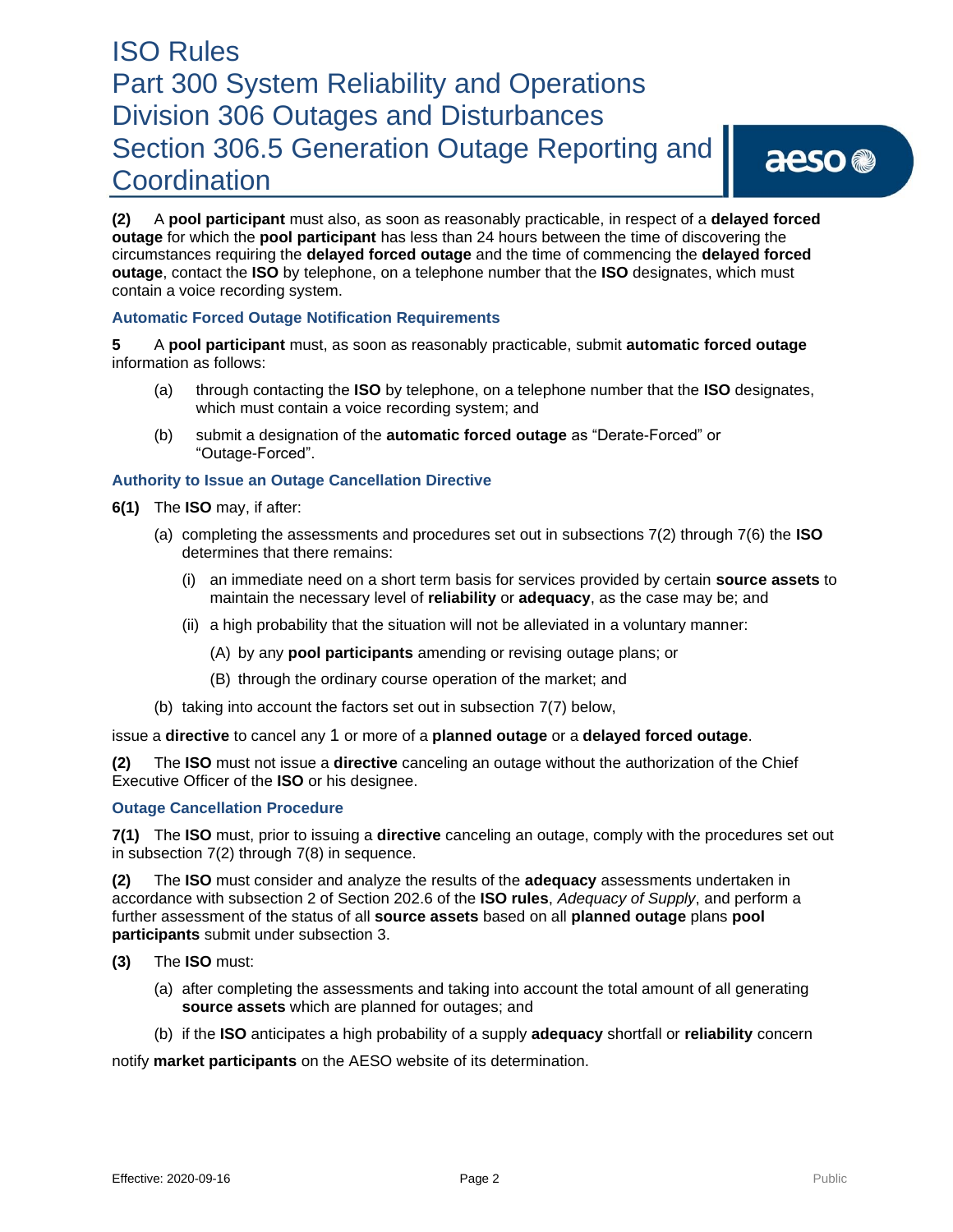aeso<sup>®</sup>

**(4)** The **ISO** must continue to conduct further situational analysis to seek to alleviate the potential supply **adequacy** shortfall or **reliability** concern and avoid the cancellation of any outages.

**(5)** The **ISO** must post the determination referred to in subsection 7(3) above for a minimum period of 1 calendar week, and in anticipation that certain **pool participants** may have flexibility to voluntarily amend plans for outages to assist in the alleviation of the supply **adequacy** shortfall or **reliability** situation.

**(6)** The **ISO** must, if the **ISO** posting referred to in subsection 7(5) and any resulting voluntary actions do not result in a reduction in the total amount of generating **source asset** capacity planned for outages such that the forecast supply **adequacy** shortfall or **reliability** remains unresolved, contact the individual **pool participants** to request that they further review outage plans.

**(7)** The **ISO** must consider all of the following factors in its determination as to whether or not to issue a **directive** canceling an outage as contemplated in this subsection 7:

- (a) the economic and operational consequences for the **legal owner** of the **source asset** and for any designated **pool participant**, if a different **person**;
- (b) the operational and functional impact on the **source asset** if the outage is cancelled;
- (c) the effectiveness of canceling the outage in alleviating the supply **adequacy** shortfall or **reliability** concern;
- (d) the historical frequency that a given **source asset** has been the subject of outage cancellations relative to other **source assets**;
- (e) the length of time of, and reasons for, any outage the **pool participant** has previously submitted to the **ISO** under the reporting requirements set out in this Section 505.6;
- (f) the extent to which the outage will begin or end during the period of the forecast supply **adequacy** shortfall or **reliability** concern;
- (g) any requirements or material implications under or related to any applicable municipal, provincial or federal legislation or regulations if the **ISO** proceeds to issue a **directive** to cancel an outage; and
- (h) the practicality and effectiveness of market-based solutions to alleviate the supply **adequacy**  shortfall or **reliability** concern, including a consideration of load curtailment options.

**(8)** The **ISO** must not issue a **directive** canceling an outage more than 90 **days** in advance of the first **day** of the period which has been determined to be the commencement of the **reliability** or **adequacy**  shortfall.

### **Outage Planned Costs and Work Submission**

**8(1)** A **pool participant** who has received a **directive** for the cancellation of an outage must use all reasonable efforts to submit to the **ISO** in advance of the period when the outage would have occurred:

- (a) a detailed description and estimation of the work, which was to have been carried out during the outage, including an itemization of the specific plant, machinery and equipment which are the subject of the work during the that period; and
- (b) an estimate of any known or anticipated **incremental generation costs** that may be the basis for a claim for compensation under these **ISO rules**.

**(2)** The submissions set out in subsection 8(1) do not limit compensation claims for other reasonable demonstrable costs.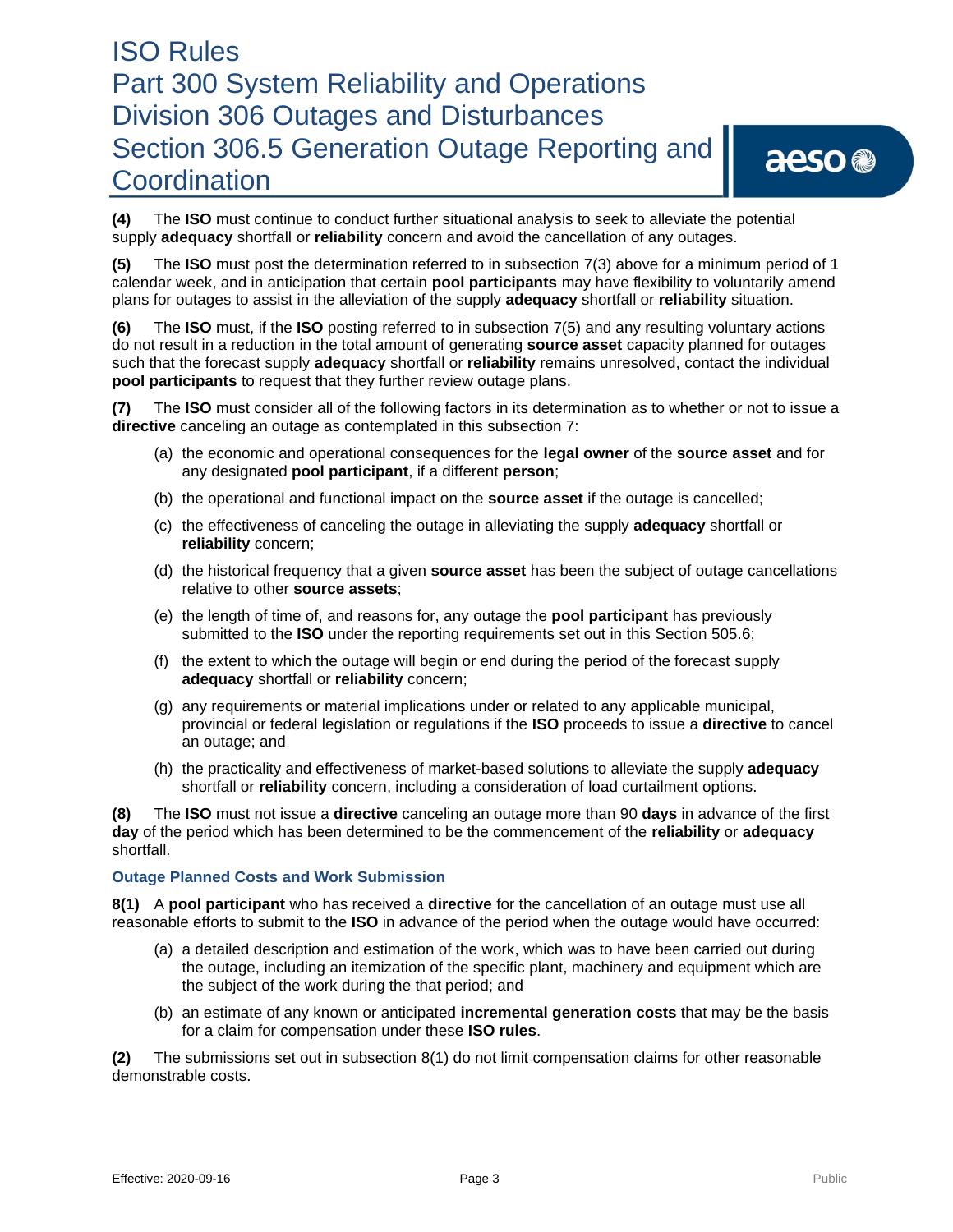### **Time Constrained Outage Cancellation**

**9** The **ISO** may, notwithstanding subsection 7, dispense with any or all of the procedures set out in that subsection 7 and proceed to issue a **directive** to cancel an outage, if in the **ISO**'s opinion, it is evident that immediate **reliability** or **adequacy** circumstances do not allow sufficient time to permit the **ISO** to comply with such procedures.

#### **Outage Cancellation Report**

**10** The **ISO** must, if it issues a **directive** under subsection 6 to cancel an outage, prepare a report and post it on the AESO website, which report must contain:

- (a) an explanation of the circumstances, background and chronological events that caused and are related to the issuance of the **directive** cancelling the outage;
- (b) the particulars of the outage that was cancelled, including date of cancellation, duration and MW affected;
- (c) any material market impacts known to the **ISO**;
- (d) whether the cancellation was a time and procedurally constrained one under subsection 9, and if so, the reasons for a decision to depart from any prescribed procedures set out in subsection 7; and
- (e) any other matters that, in the **ISO**'s opinion, are necessary in order to provide a full and complete explanation to **market participants** of the decision.

### **Payment Eligibility for Incremental Generation Costs and Claim Limitations**

**11(1)** Subject to this subsection 11, subsection 5.1 of Section 103.4 of the **ISO rules**, *Power Pool Financial Settlement* and the definition of **incremental generation costs**, a **pool participant** or **legal owner** of a generating **source asset**, or both of them if different **persons**, that has complied with a **directive** to cancel an outage issued pursuant to subsection 6, is eligible to receive payment for **incremental generation costs** from the **ISO**.

**(2)** A **pool participant** or a **legal owner** who is a claimant under this subsection 11 must, within forty (40) **days** after the end of the **settlement period** related to the period during which the **directive** was effective, provide the **ISO** with a written statement which contains:

- (a) the detailed information of the claim and calculation of **incremental generation costs** as incurred and caused by the cancellation, to the extent those details and calculations are known or estimable as of the date of delivery of the statement to the **ISO**; or
- (b) if any detailed information or calculations are not known or estimable as of the date of delivery of the statement, an estimate of the date by which any of the outstanding information or calculations required under subsection 11(2)(a) will be finally determined and delivered to the **ISO**.

**(3)** A **pool participant** or a **legal owner** who is a claimant under this subsection 11 must provide the **ISO** with a supplementary written statement setting out all outstanding information or calculations as soon as reasonably practicable after the delivery of the original statement, but in any event no later than 1 year after the end of the **settlement period** related to the period during which the cancellation **directive** was effective.

**(4)** A **pool participant** or a **legal owner** who is a claimant under this subsection 11 must provide to the **ISO**:

(a) any and all of its own and third party supporting data, records, invoices, formulas, calculations, third party contract claims and related terms and conditions;